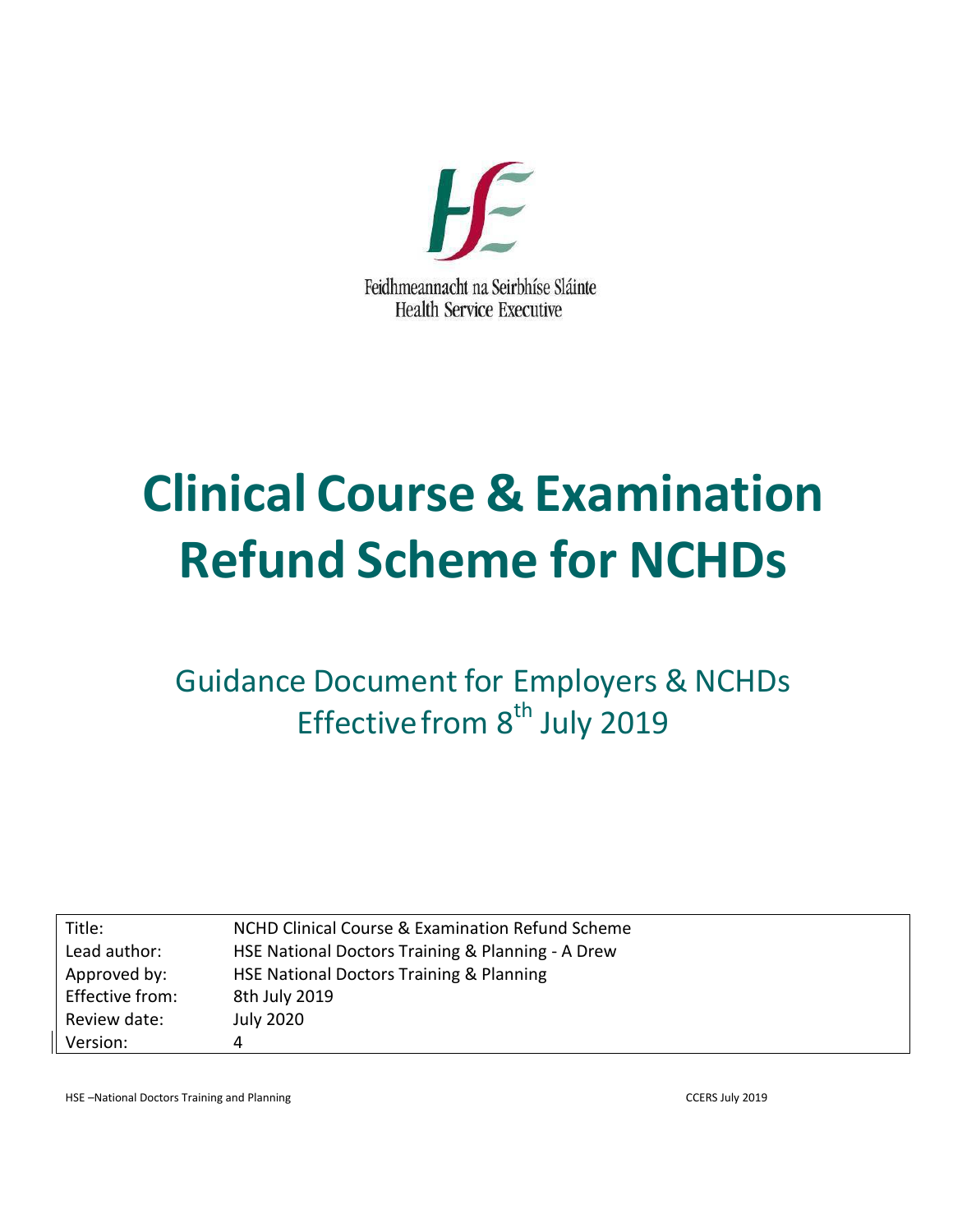### *Clinical Course & Examination Refund Scheme for NCHDs*

HSE-NDTP provide a suite of educational supports for NCHDs. The HSE-NDTP Clinical Course and Exam Refund Scheme (CCERS) is one of these supports and provides funding towards an approved list clinical courses and exams. All doctors employed under NCHD Contract 2010 are eligble to apply for refunds under the CCERS.

The list of HSE approved clinical courses and examinations is provided at Appendix One.

Commencing 8<sup>th</sup> July 2019 the full cost of an approved examination/course taken on after this date is eligible to be refunded for the **first sitting of the exam.** Applicants must hold HSE NCHD contract 2010. Subsequent sittings of the same exam are ineligible for any payment under this scheme. However subsequent sittings may be claimed from the HSE Training Supports Scheme (TSS) from July 2019 onwards (See TSS Policy for further details – https://www.hse.ie/eng/staff/leadership-education-development/met/ed/fin/training-supports-policy-july-2019.pdf).

Courses and exams undertaken prior to 8<sup>th</sup> July 2019 are only eligible to be refunded up to a maximum of  $\epsilon$ 450 per clinical course/examination (or €650 for specific eligible exams taken abroad).

Only examinations which are unavailable in Ireland are eligible for refund if undertaken abroad. Please note that such examinations are identified in Appendix One by means of an asterix.

#### **A. The processfor thisrefund scheme is asfollows:**

- 1. The NCHD must make an application directly to their employer using the *Clinical Course and Examination Refund Scheme NCHD Application Form,* a copy of which is attached at Appendix Two. All necessary supporting documentation must be attached to the Application Form and provided directly to the Employer.
- 2. The Employer must ensure that appropriate supporting documentation is received and verified. The Employer will then reimburse the NCHD directly.
- 3. In order to expedite the refund to NCHDs HSE-NDTP provides funding to employers prospectively at the start of each calendar year; therefore, employers should refund NCHDs as soon as possible after the claim is received without the need to wait for funding from HSE-NDTP.
- 4. The Employer must submit a quarterly report to HSE-NDTP detailing all exam/course refunds made to NCHDs for the relevant three month period. The deadline for this report will be the second Friday of the month following the end of the relevant quarter. These should be emailed to [doctors@hse.ie](mailto:doctors@hse.ie) No receipts, result slips or other documents should be sent to HSE-NDTP.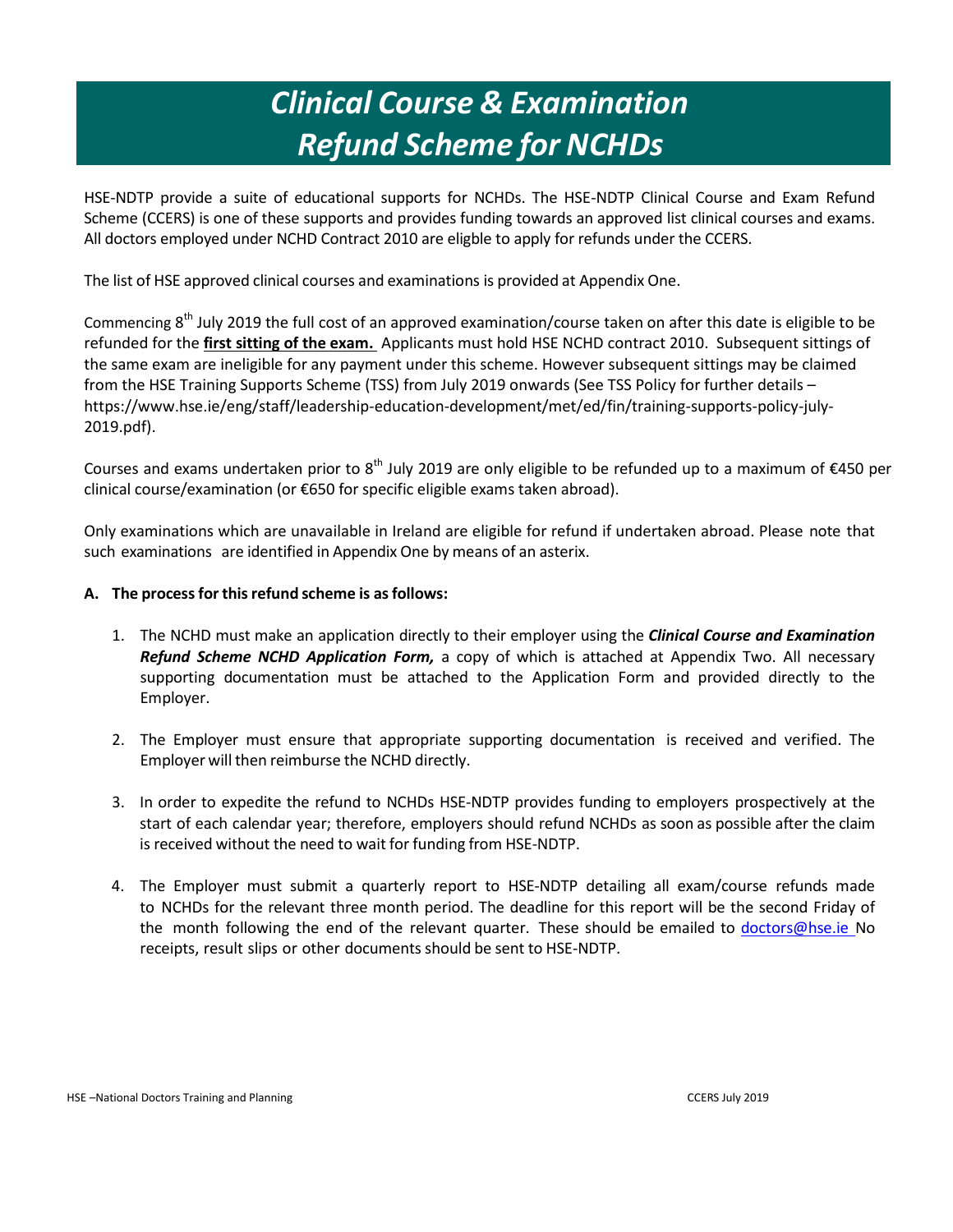#### **B. Please note the following rulesin relation to the Clinical Course & Examination Refund Scheme:**

- The HSE Clinical Course and Examination Refund Scheme is available to all holders of the HSE NCHD Contract 2010;
- The clinical course / examination applied for must be on the HSE approved list as set out in Appendix One. If the clinical course or examination is not specifically identified on the HSE's approved list then it is ineligible for refund under this Scheme and no exceptions will be made (however, it may be possible to claim refunds for these other exams/courses under the auspices of the Training Supports Scheme). The contribution is payable by the HSE upon **the first sitting only** of the clinical course or examination regardless of whether the applicant has successful passed the clinical course/examination;
- NCHDs may claim for a re-certification in a clinical course after the required certification period;
- Applications for refund from NCHDs must be made to their current employer within 6 months of the date of undertaking the clinical course / examination;
- To be eligible for refund, the 14 clinical courses identified in Appendix One must be undertaken in Ireland (Republic of Ireland or Northern Ireland);
- With the exception of those examinations which have an asterix beside them, all identified examinations must be undertaken in the Republic of Ireland, under the auspices of the relevant Irish postgraduate training body.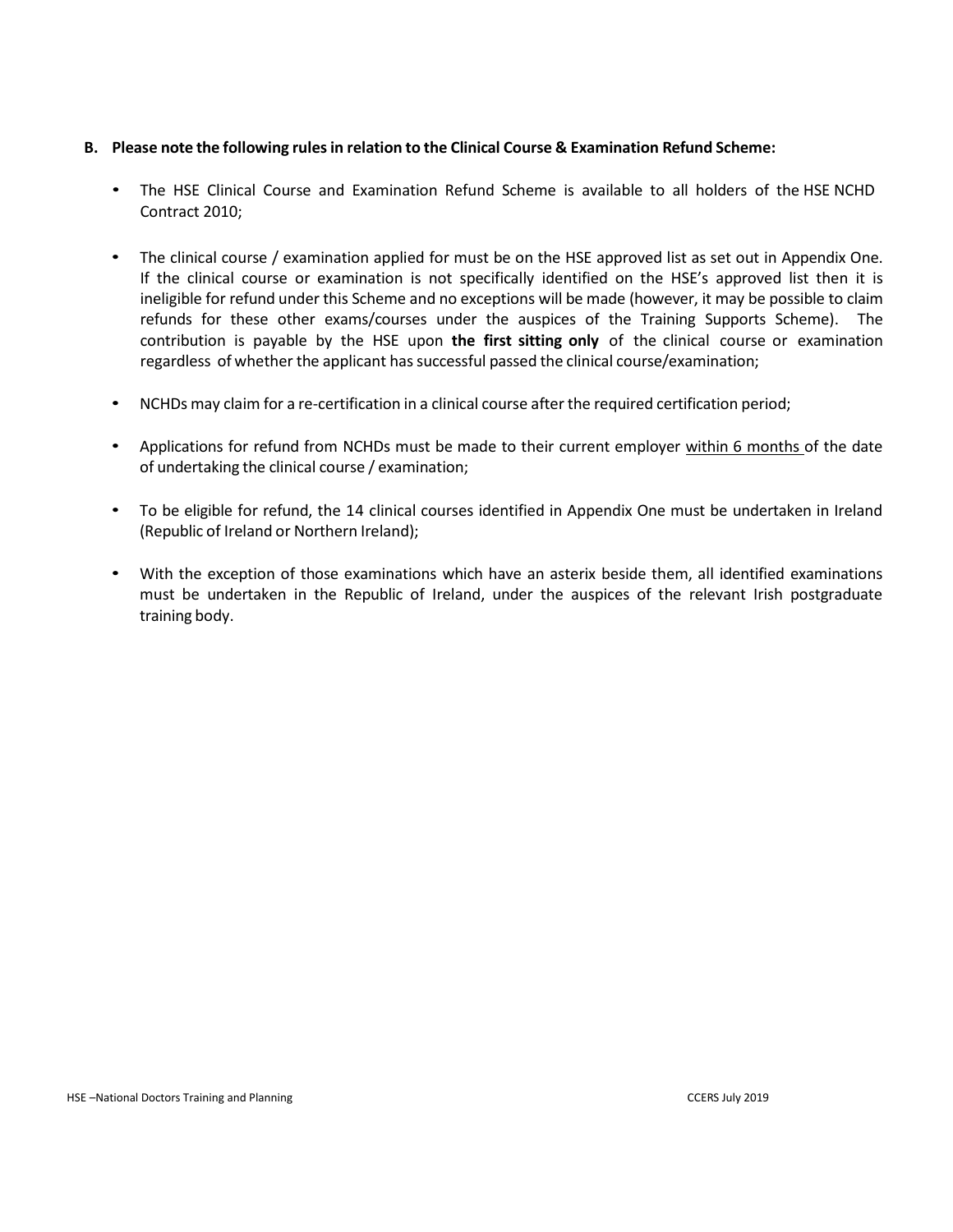# *List of HSE Approved Clinical Courses & Examinations Qualifying for the NCHD Refund Scheme*

| <b>NAME OF CLINICAL COURSE / EXAMINATION</b>                                    | <b>CODE</b>        |
|---------------------------------------------------------------------------------|--------------------|
|                                                                                 |                    |
| <b>APPROVED CLINICAL COURSES</b>                                                |                    |
| Basic Life Support / Advisory External Defibrillation (AED) Course              | <b>BLS</b>         |
| ACLS - Advanced Cardiac Life Support                                            | <b>ACLS</b>        |
| ATLS - Advanced Trauma Life Support                                             | <b>ATLS</b>        |
| APLS - Advanced Paediatric Life Support                                         | <b>APLS</b>        |
| EPLS - European Paediatric Life Support                                         | <b>EPLS</b>        |
| PLS - Paediatric Life Support                                                   | PLS                |
| PALS - Paediatric Advanced Life Support                                         | <b>PALS</b>        |
| NRP-Neonatal Resuscitation Programme                                            | <b>NRP</b>         |
| Immediate Care Course - Cardiac                                                 | <b>ICCC</b>        |
| Immediate Care Course - Trauma                                                  | <b>ICCT</b>        |
| Immediate Care Course - Paediatrics                                             | <b>ICCP</b>        |
| Care of the Critically III Surgical Patient                                     | <b>CCrISP</b>      |
| Acute Life Threatening Events: Recognition and Treatment                        | <b>ALERT</b>       |
| Acute Medical Emergencies: The Practical Approach                               | MedicALs           |
|                                                                                 |                    |
| <b>ANAESTHESIOLOGISTS EXAMINATIONS</b>                                          |                    |
| Membership of the College of Anaesthesiologists, MCAI-MCQ                       | <b>MCAI MCQ</b>    |
| Membership of the College of Anaesthesiologists, MCAI - OSCE / SOE              | MCAI OSCE/VIVA     |
| Fellowship of the College of of Anaesthesiologists Ireland - Part 1 MCQ/SAQ     | <b>FCAI MCQ</b>    |
| Fellowship of the College of of Anaesthesiologists Ireland - Part 2 SOE         | <b>FCAI SOE</b>    |
| Fellowship of the Joint Faculty of Intensive Care Medicine of Ireland - FJFICMI | <b>FJFICMI MCQ</b> |
| Fellowship of the Joint Faculty of Intensive Care Medicine of Ireland - FJFICMI | FJFICMI C/SOE      |
|                                                                                 |                    |
| <b>EMERGENCY MEDICINE EXAMINATIONS</b>                                          |                    |
| *Fellowship of the Royal College of Emergency Medicine - Primary                | <b>FRCEM</b>       |
| $*$ Fellowship of the Royal College of Emergency Medicine - Intermediate, Short | <b>FRCEM SAQ I</b> |
| $*$ Fellowship of the Royal College of Emergency Medicine – Intermediate,       | <b>FRCEM SJP</b>   |
| $*$ Fellowship of the Royal College of Emergency Medicine – Final, Quality      | <b>FRCEM QIP</b>   |
| $*$ Fellowship of the Royal College of Emergency Medicine – Final, Critical     | FRCEM CA SAQ       |
| $*$ Fellowship of the Royal College of Emergency Medicine – Final, Short Answer | <b>FRCEM SAQ F</b> |
| * Fellowship of the Royal College of Emergency Medicine $-$ Final               | <b>FRCEM OSCE</b>  |
|                                                                                 |                    |
|                                                                                 |                    |
| <b>GENERAL PRACTICE EXAMINATIONS</b>                                            |                    |
| Membership of Irish College of General Practitioners - Modified Essay           | <b>MICGPMEQ</b>    |
| Membership of Irish College of General Practitioners - Core Knowledge Test      | <b>MICGPCKT</b>    |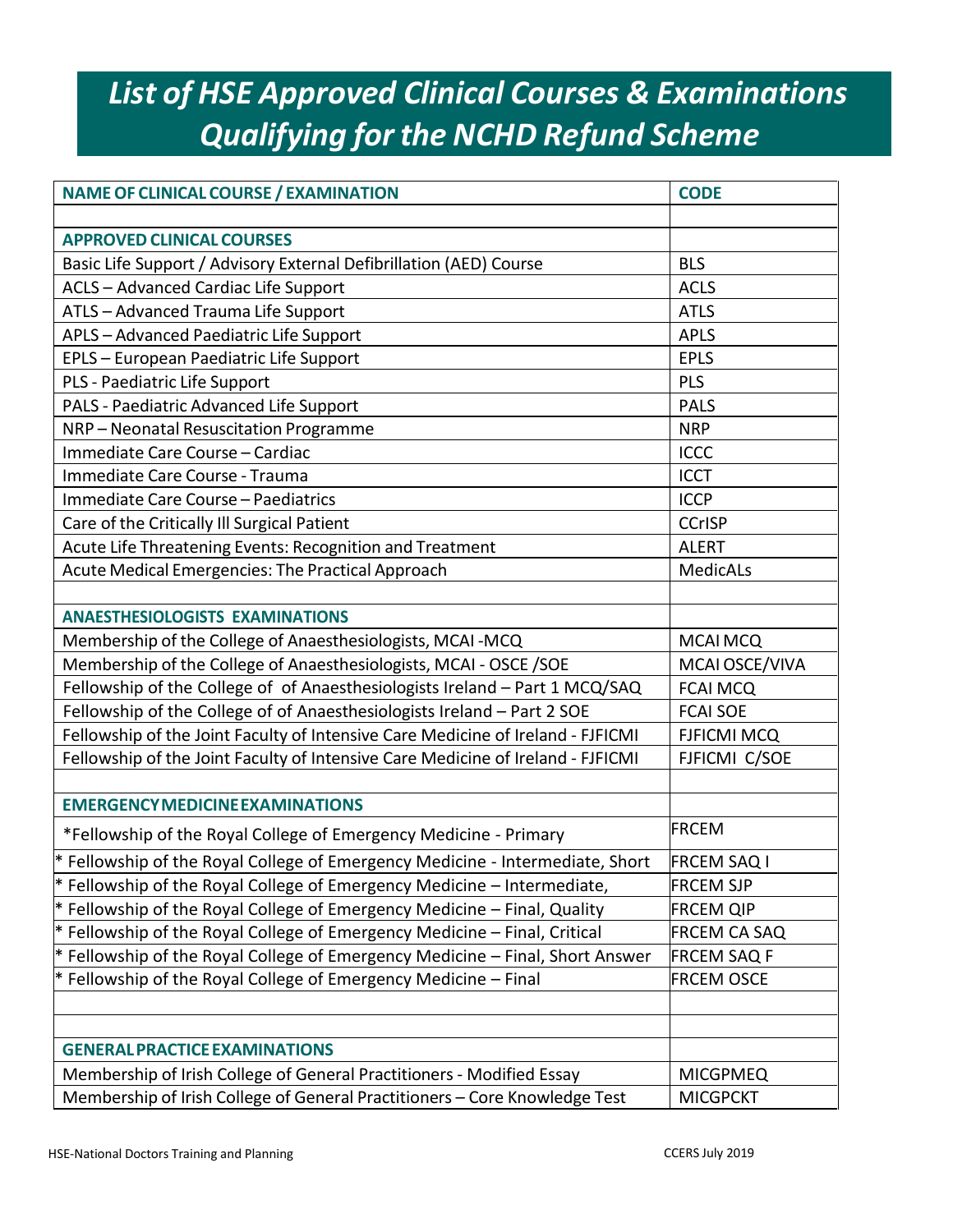| Membership of Irish College of General Practitioners - Clinical Competency                                            | MICGPCCT1          |
|-----------------------------------------------------------------------------------------------------------------------|--------------------|
| Membership of Irish College of General Practitioners - Clinical Competency                                            | MICGPCCT2          |
|                                                                                                                       |                    |
| <b>GENERAL MEDICINE EXAMINATIONS</b>                                                                                  |                    |
| Membership of the Royal College of Physicians of Ireland - Part One - General<br><b>Medicine Examination</b>          | MRCPI1GM           |
| Membership of the Royal College of Physicians of Ireland - Part Two - General<br><b>Medicine Written Examination</b>  | MRCPI2GMWrit       |
| Membership of the Royal College of Physicians of Ireland - Part Two - General<br><b>Medicine Clinical Examination</b> | MRCPI2GMClin       |
|                                                                                                                       |                    |
| <b>OBSTETRICS &amp; GYNAECOLOGY EXAMINATIONS</b>                                                                      |                    |
| *Membership of the Royal College of Obstetricians & Gynaecologists, UK                                                | MRCOG1             |
| Membership of the Royal College of Physicians of Ireland - Part Two                                                   | MRCPI2OGWrit       |
| Membership of the Royal College of Physicians of Ireland - Part Two                                                   | MRCPI2OGClin       |
|                                                                                                                       |                    |
| <b>OCCUPATIONAL MEDICINE EXAMINATIONS</b>                                                                             |                    |
| Membership of the Faculty of Occupational Medicine of Ireland Part 1                                                  | MFOMI <sub>1</sub> |
| Membership of the Faculty of Occupational Medicine of Ireland OSCE                                                    | <b>MFOMI OSCE</b>  |
| Licentiate of the Faculty of Occupational Medicine VIVA/Portfolio                                                     | LFOM V/P           |
| Licentiate of the Faculty of Occupational Medicine Written                                                            | <b>LFOM Writ</b>   |
|                                                                                                                       |                    |
| <b>OPHTHALMOLOGY EXAMINATIONS</b>                                                                                     |                    |
| Membership of the Royal College of Ophthalmology - Part One                                                           | MRCSFRCOphth O1    |
| Membership of the Royal College of Surgeons in Ireland Ophthalmology - Part                                           | MRCSIO2Writ        |
| Membership of the Royal College of Surgeons in Ireland Ophthalmology - Part                                           | MRCSIO2Clin        |
| Fellowship of the Royal College of Surgeons in Ireland - Ophthalmology                                                | <b>FRCSIO</b>      |
| *European Board of Ophthalmology Diploma                                                                              | EBOD               |
|                                                                                                                       |                    |
| <b>PAEDIATRIC EXAMINATIONS</b>                                                                                        |                    |
| Membership of the Royal College of Physicians of Ireland - Part One -                                                 | MRCPI1Child        |
| Membership of the Royal College of Physicians of Ireland - Part Two -                                                 | MRCPI2ChildWrit    |
| Medicine of Childhood Written Examination                                                                             |                    |
| Membership of the Royal College of Physicians of Ireland - Part Two -<br>Medicine of Childhood Clinical Examination   | MRCPI2ChildClin    |
|                                                                                                                       |                    |
| <b>PATHOLOGY EXAMINATIONS</b>                                                                                         |                    |
| *Fellowship of the Royal College of Pathologists, UK - Part One                                                       | FRCPathUK1         |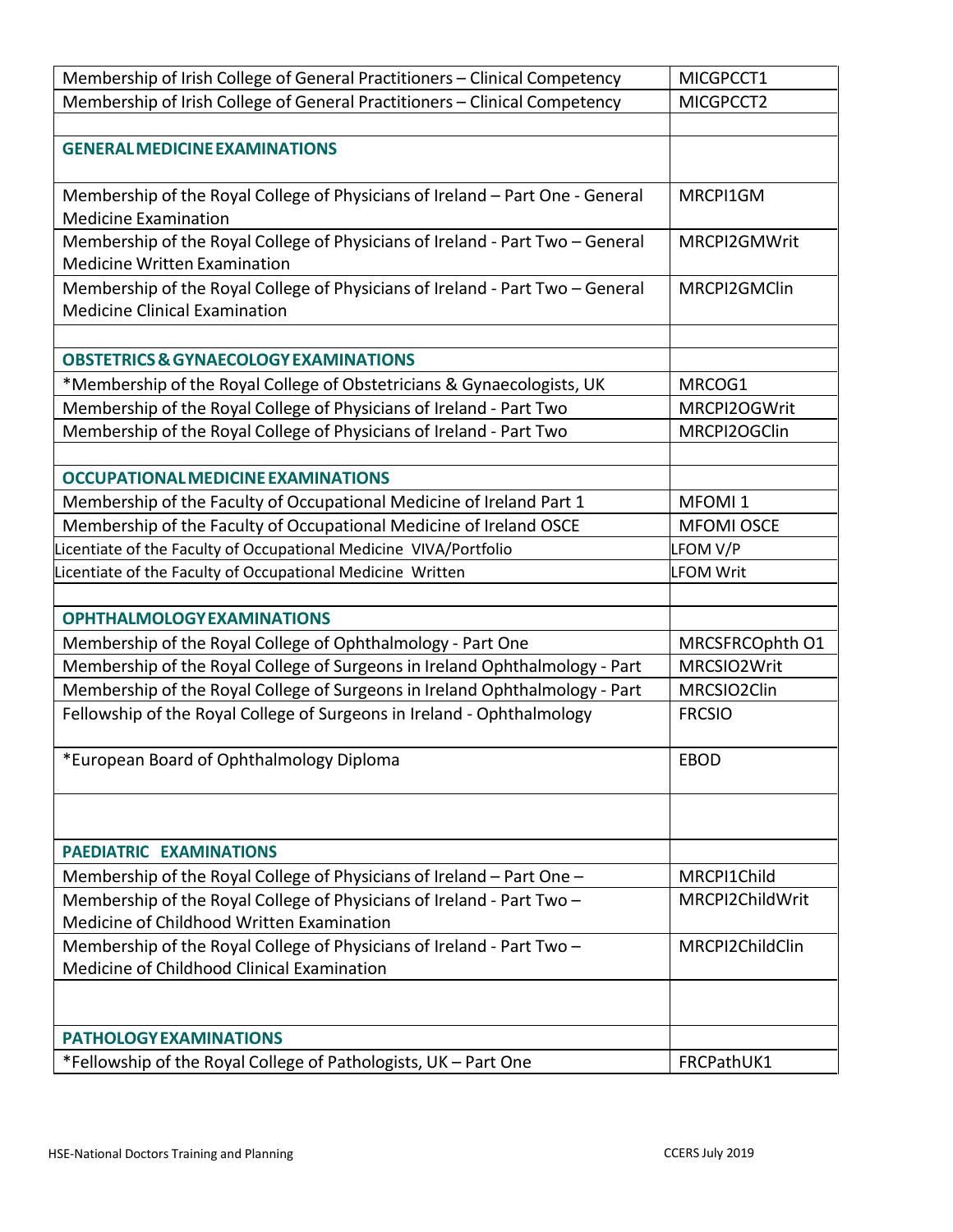| *Fellowship of the Royal College of Pathologists, UK - Part Two                 | FRCPathUK2          |
|---------------------------------------------------------------------------------|---------------------|
| *Certificate in Higher Autopsy Training (CHAT)                                  | <b>CHAT</b>         |
| PSYCHIATRY EXAMINATIONS                                                         |                     |
| *Membership of the Royal College of Psychiatrists, UK - Paper A                 | MRCPsychUKA         |
| *Membership of the Royal College of Psychiatrists, UK - Paper B                 | MRCPsychUKB         |
| Membership of the College of Psychiatrists of Ireland Clinical Exam Part 1-CFME | CPsychIBCE 1        |
| Member of the College of Psychiatrists of Ireland Clinical Exam Part 2-OSCE     | <b>CPsychIBCE 2</b> |
|                                                                                 |                     |
| PUBLIC HEALTH MEDICINE EXAMINATIONS                                             |                     |
| Membership of the Faculty of Public Health Medicine of Ireland - Part One       | MFPHMI1             |
| Membership of the Faculty of Public Health Medicine of Ireland - Part Two       | MFPHMI2             |
|                                                                                 |                     |
| RADIOLOGY EXAMINATIONS (Diagnostic Radiology)                                   |                     |
| Fellowship of the Faculty of Radiologists, RCSI - Primary                       | FFRPrim             |
| Fellowship of the Faculty of Radiologists, RCSI - Final 2A                      | FFRFinal 2A         |
| Fellowship of the Faculty of Radiologists, RCSI - Final 2B                      | FFRFinal 2B         |
|                                                                                 |                     |
| RADIOLOGY EXAMINATIONS (Radiation Oncology)                                     |                     |
| Primary Exam - (FRCR UK Part I Exam)                                            | <b>FFRPrim UK</b>   |
| Fellowship of the Faculty of Radiologists, RCSI - Final 2A                      | <b>FFRFinal 2A</b>  |
| Fellowship of the Faculty of Radiologists, RCSI - Final 2B                      | <b>FFRFinal 2B</b>  |
|                                                                                 |                     |
| <b>SURGERY EXAMINATIONS</b>                                                     |                     |
| Membership of the Royal College of Surgeons in Ireland - Part A MCQ             | <b>MRCSIAMCQ</b>    |
| Membership of the Royal College of Surgeons in Ireland - Part B OSCE            | <b>MRCSIBOSCE</b>   |
| *Intercollegiate Examination in Cardiothoracic Surgery - Section One            | IECS1               |
| *Intercollegiate Examination in Cardiothoracic Surgery - Section Two            | IECS <sub>2</sub>   |
| *Intercollegiate Examination in General Surgery - Section One                   | IEGS1               |
| *Intercollegiate Examination in General Surgery - Section Two                   | IEGS2               |
| *Intercollegiate Examination in Neurosurgery - Section One                      | IEN1                |
| *Intercollegiate Examination in Neurosurgery - Section Two                      | IEN <sub>2</sub>    |
| *Intercollegiate Examination in Oral & Maxillofacial Surgery - Section One      | IEOMS1              |
| *Intercollegiate Examination in Oral & Maxillofacial Surgery - Section Two      | IEOMS2              |
| *Intercollegiate Examination in Otolaryngology - Section One                    | IEO1                |
| *Intercollegiate Examination in Otolaryngology - Section Two                    | IEO <sub>2</sub>    |
| *Intercollegiate Examination in Paediatric Surgery - Section One                | IEPAEDS1            |
| *Intercollegiate Examination in Paediatric Surgery - Section Two                | IEPAEDS2            |
| *Intercollegiate Examination in Plastic Surgery - Section One                   | IEPLASS1            |
| *Intercollegiate Examination in Plastic Surgery - Section Two                   | IEPLASS2            |
| *Intercollegiate Examination in Trauma & Orthopedic Surgery - Section One       | IETOS1              |
| *Intercollegiate Examination in Trauma & Orthopedic Surgery - Section Two       | IETOS2              |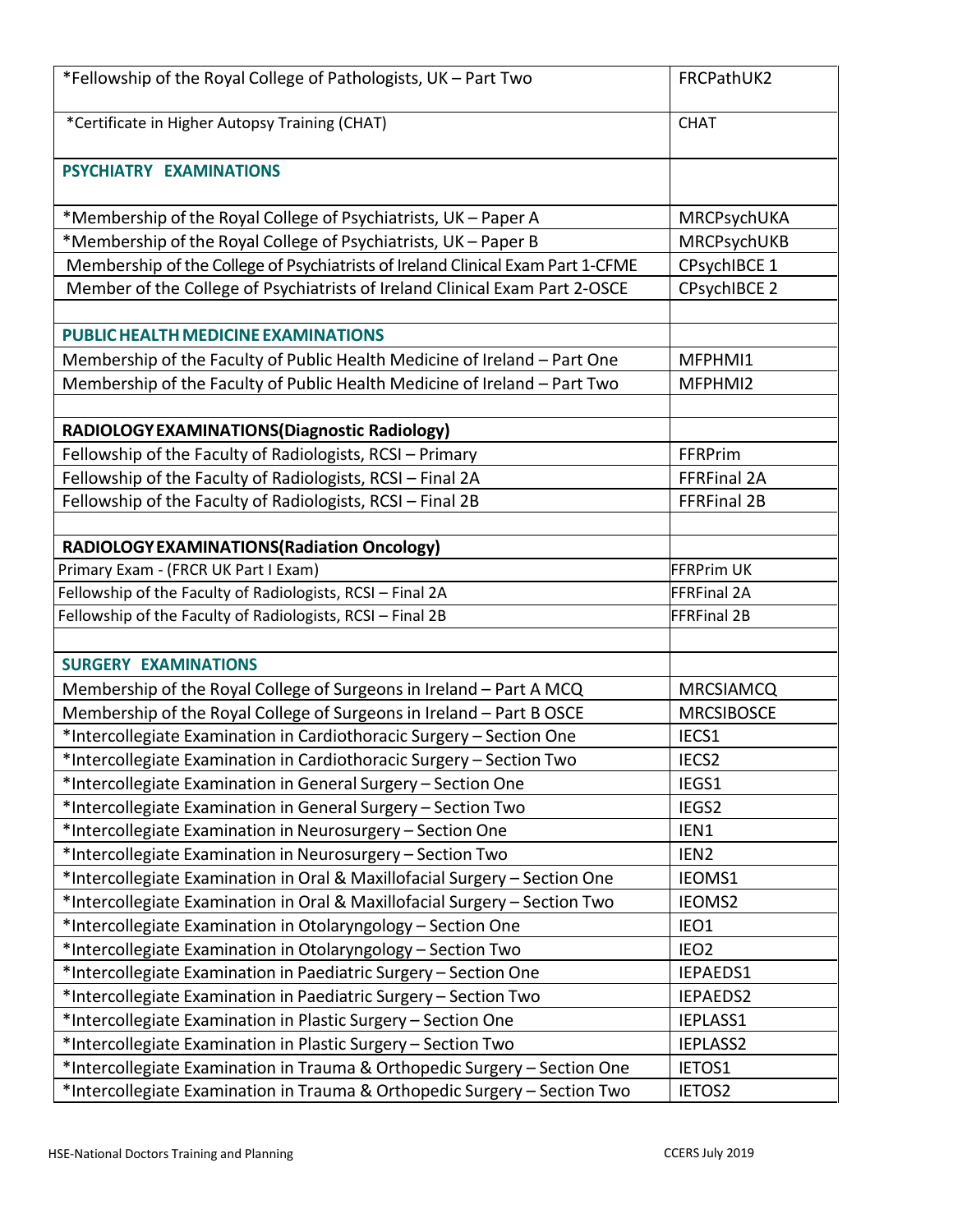| *Intercollegiate Examination in Urology – Section One          | IEU1             |
|----------------------------------------------------------------|------------------|
| *Intercollegiate Examination in Urology – Section Two          | IEU <sub>2</sub> |
| *Intercollegiate Examination in Vascular Surgery - Section One | <b>IEVS1</b>     |
| *Intercollegiate Examination in Vascular Surgery - Section Two | IEVS2            |

\* Examination approved for sitting outside the Republic of Ireland